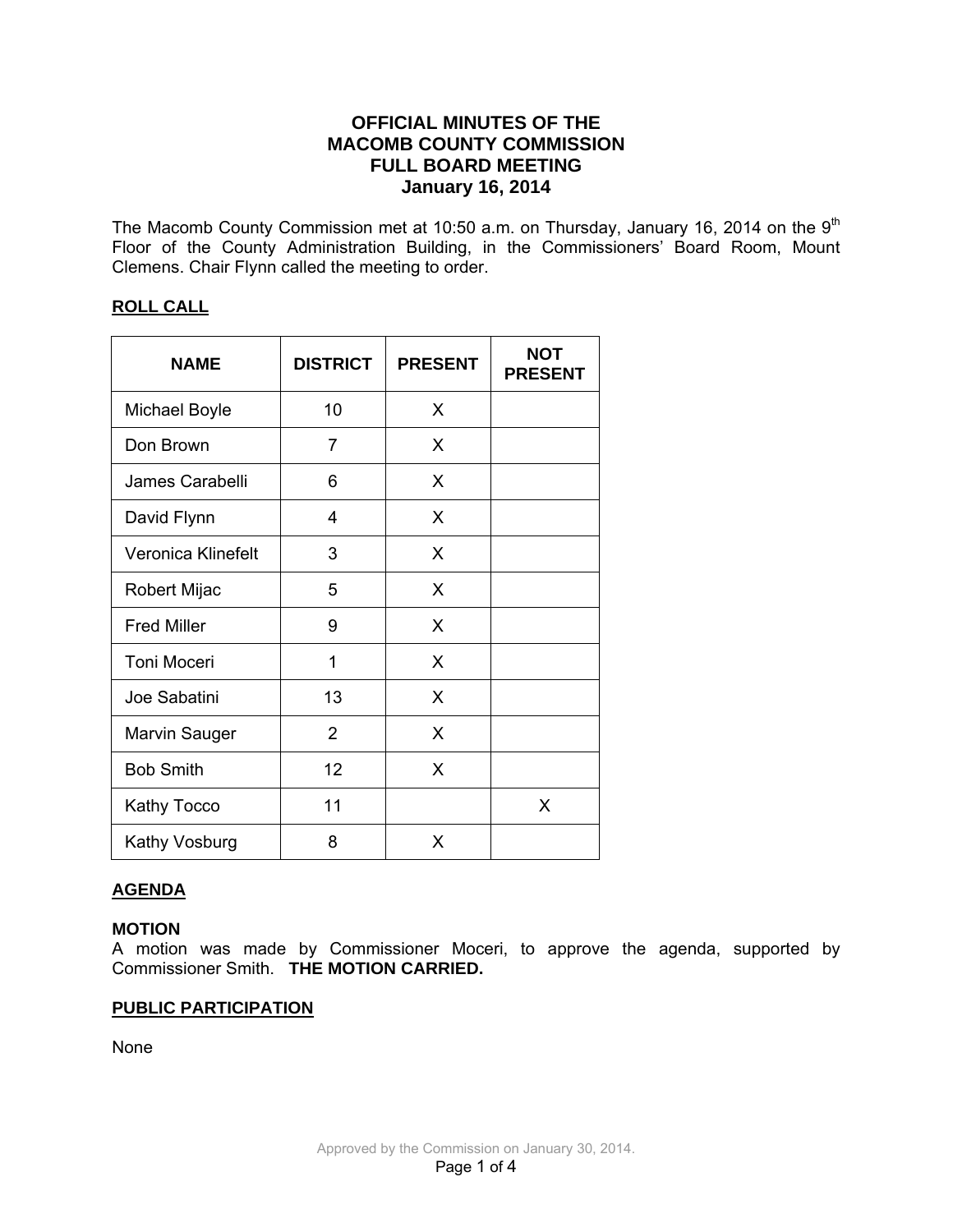# **CORRESPONDENCE FROM THE EXECUTIVE**

None

## **GOVERNMENT OPERATIONS COMMITTEE MEETING – January 13, 2014**

No recommendations

### **JUSTICE & PUBLIC SAFETY COMMITTEE MEETING – January 14, 2014**

No recommendations

### **ECONOMIC DEVELOPMENT COMMITTEE MEETING – January 15, 2014**

No recommendations

#### **FINANCE COMMITTEE MEETING – January 16, 2014**

No recommendations

#### **RESOLUTIONS**

#### **MOTION**

A motion was made by Commissioner Miller, to adopt the following Resolution, supported by Commissioner Vosburg.

**R14-004** Designating Public Fund Depositories in compliance with Act 40 Public Acts of 1932 as amended (offered by Board Chair on behalf of Board; recommended by Finance Committee on 01/16/14)

### **THE MOTION CARRIED.**

#### **MOTION**

A motion was made by Commissioner Vosburg, to adopt the following Resolution, supported by Commissioner Miller.

**R14-005** Refunding of the Macomb County Building Authority, Building Authority Bonds, Refunding Series 2007 and approving the undertaking to provide continuing disclosure (offered by Board Chair on behalf of Board; recommended by Finance Committee on 01/16/14)

A roll call vote was taken with a ⅔ vote required:

Voting yes was: Vosburg, Miller, Moceri, Flynn, Sabatini, Sauger, Smith, Boyle, Brown, Carabelli, Klinefelt and Mijac. There were 12 yes votes. There were 0 no votes.

### **THE MOTION CARRIED.**

#### **NEW BUSINESS**

Chair Flynn plans on meeting with commissioners individually and talking about their priorities over the next year in 2014 and seeing how they can accommodate those in the Board schedule.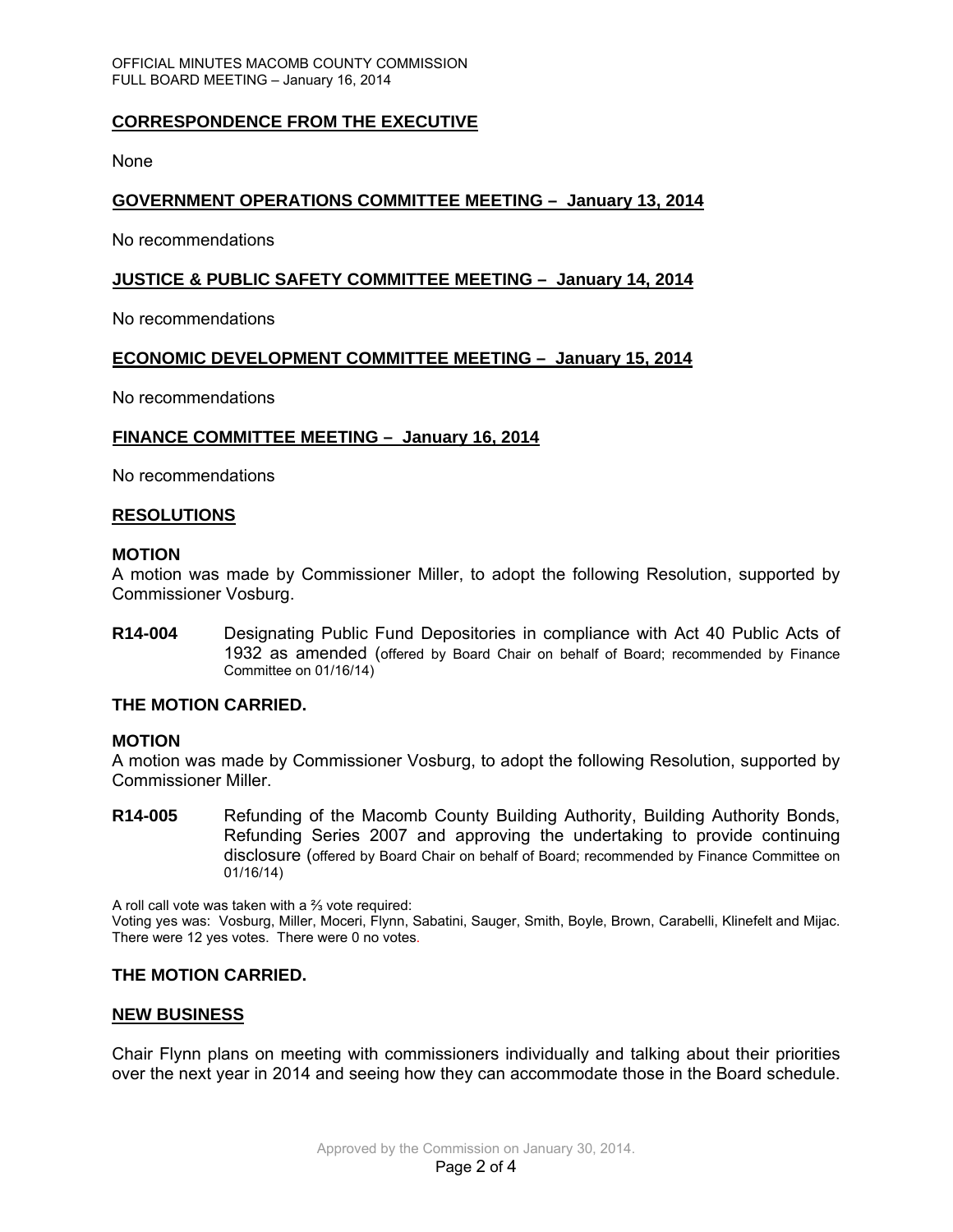Commissioners should start to think about issues or activities they would like to push in the upcoming year.

Two bids for Independent Counsel were received and will be emailed to all commissioners to have now and they will send to print shop so the commissioners will get hard copies on their desks.

Chair Flynn indicated that Thursday, January  $30<sup>th</sup>$ , anyone who bids will have the opportunity to give a 10 minute presentation on what their law firm has to offer and their rates and there will be a follow up question and answer session, if there's no objection from the Commission.

## **MOTION TO SUSPEND THE RULES**

A motion was made by Commissioner Vosburg, to suspend the rules to make a motion, supported by Commissioner Brown.

A roll call vote was taken with a unanimous Yes vote.

## **THE MOTION TO SUSPEND THE RULES CARRIED.**

### **MOTION**

**R14-006** A motion was made by Commissioner Vosburg, to accept the bid from Clark Hill for consideration, supported by Commissioner Brown.

### **THE MOTION CARRIED.**

Chair Flynn indicated that at the Finance Committee meeting of Wednesday, January  $29<sup>th</sup>$ , Part B of the equation which consists of all of the 5-year capital projects will be discussed. Once those discussions are complete, documents will be merged together so that Commissioners can make informed decisions.

Chair Flynn spoke about agenda presentations before Committees. He's meeting with Andrew Kim and trying to meet with committee chairs by end of the month to schedule things out so there's not any last minute rush to put items on the agenda on relative topics.

### **PUBLIC PARTICIPATION**

None